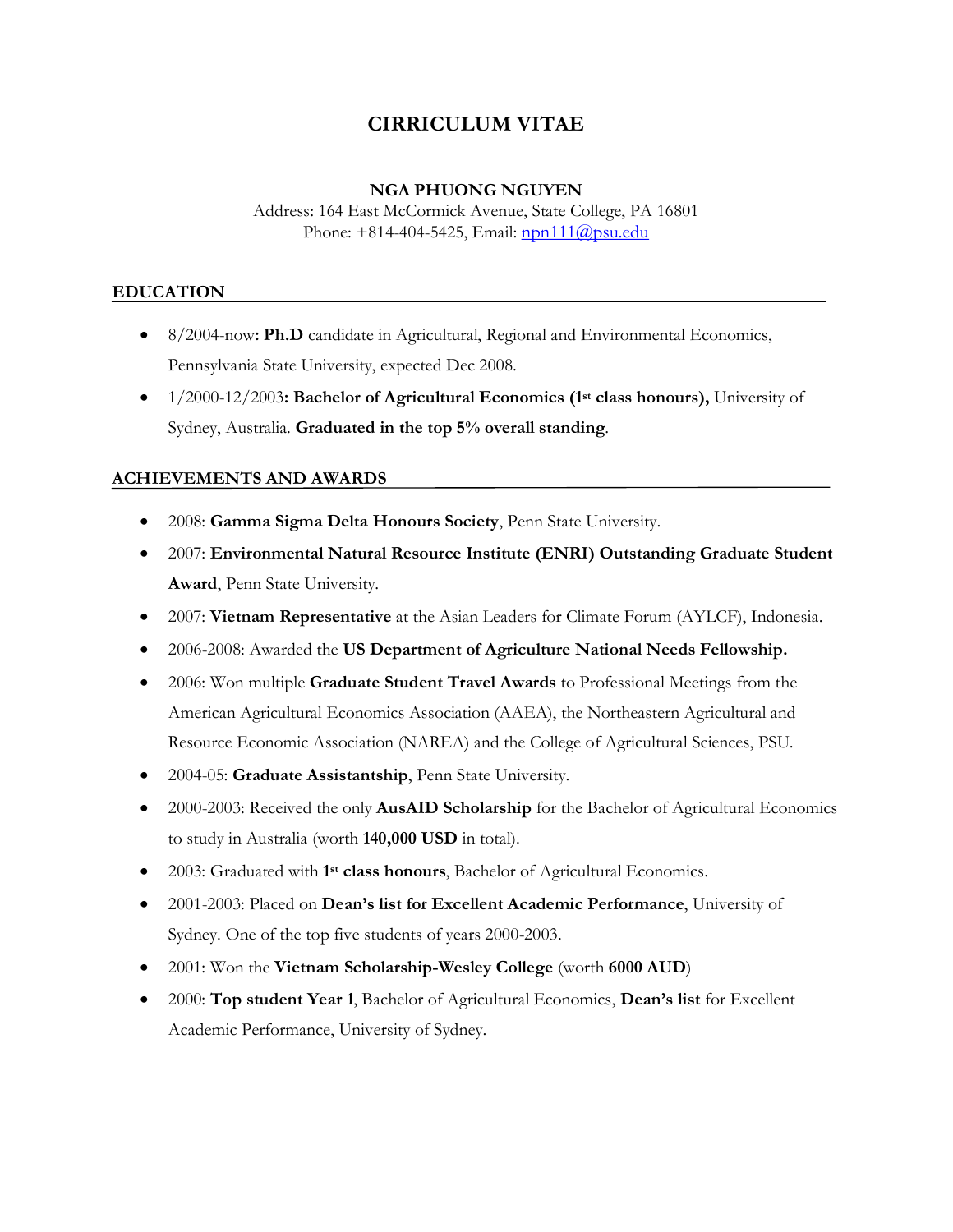### **WORK EXPERIENCE**

- · 2005-now: **Department of Agricultural Economics and Rural Sociology, Pennsylvania State University,** Research Assistant.
- · 2004-2005: **Department of Agricultural Economics and Rural Sociology, Pennsylvania State University,** Teaching Assistant (Introduction to Agribusiness Management).
- · 2/2004-8/2004: **Mekong Economics Ltd.** (www.mekongeconomics.com), Economist.
- · 12/2002-2/2003: **Centre for International Economics**, Canberra, Australia, Research Economist – Summer Internship. (www.thecie.com.au)

# **PROJECTS**

- · 2005-now: **Dissertation research** (on-going)
	- Transactions Costs and Point-Nonpoint Water Pollution Trading
	- Agent-based Economic Models of Point-Nonpoint Water Pollution Trading
- · 2004: **Enterprise Law Reform in Vietnam** (worked with Raymond Mallon and Mekong Economics Ltd.). Prepared the legal issues comparison matrix.
- · 2004: **Rural-urban linkages** (worked with Raymond Mallon). Compiled research materials on the topic for Vietnam, Cambodia, Laos and Thailand.
- · 2004: **Private Sector Development** (CDC, Copenhagen; Mekong Economics Ltd. and Vision Associates). Interpreter and Project leaders' assistant.
- · 2002-2003: **ASEAN Financial Liberalisation Studies** (worked with Jenny Gordon, Centre for International Economics). Was involved in the background studies of the financial services in Vietnam and Thailand for the ASEAN Secretariat.
- · 2002-2003: **Vietnam Public Investment Project** (worked with Robert Warner, Centre for International Economics). Assisted in the study of public investment in Vietnam carried out for the Australian Government Development Assistance Agency (AusAID).

# **PUBLICATIONS**

- · Nga P. Nguyen, Simanti Banerjee and Richard Ready (2007), "Spatial Models of Open Space Loss in the Mid-Atlantic Region of the U.S", Selected Paper for Presentation at the NAREA Annual Meeting, Rehoboth Beach, DE, June10-13, 2007.
- · Nga P. Nguyen and James Shortle (2007), "Transactions Costs and the Design of Trade Ratios for Point/Nonpoint Source Water Pollution Trading", Selected Paper for Presentation at the